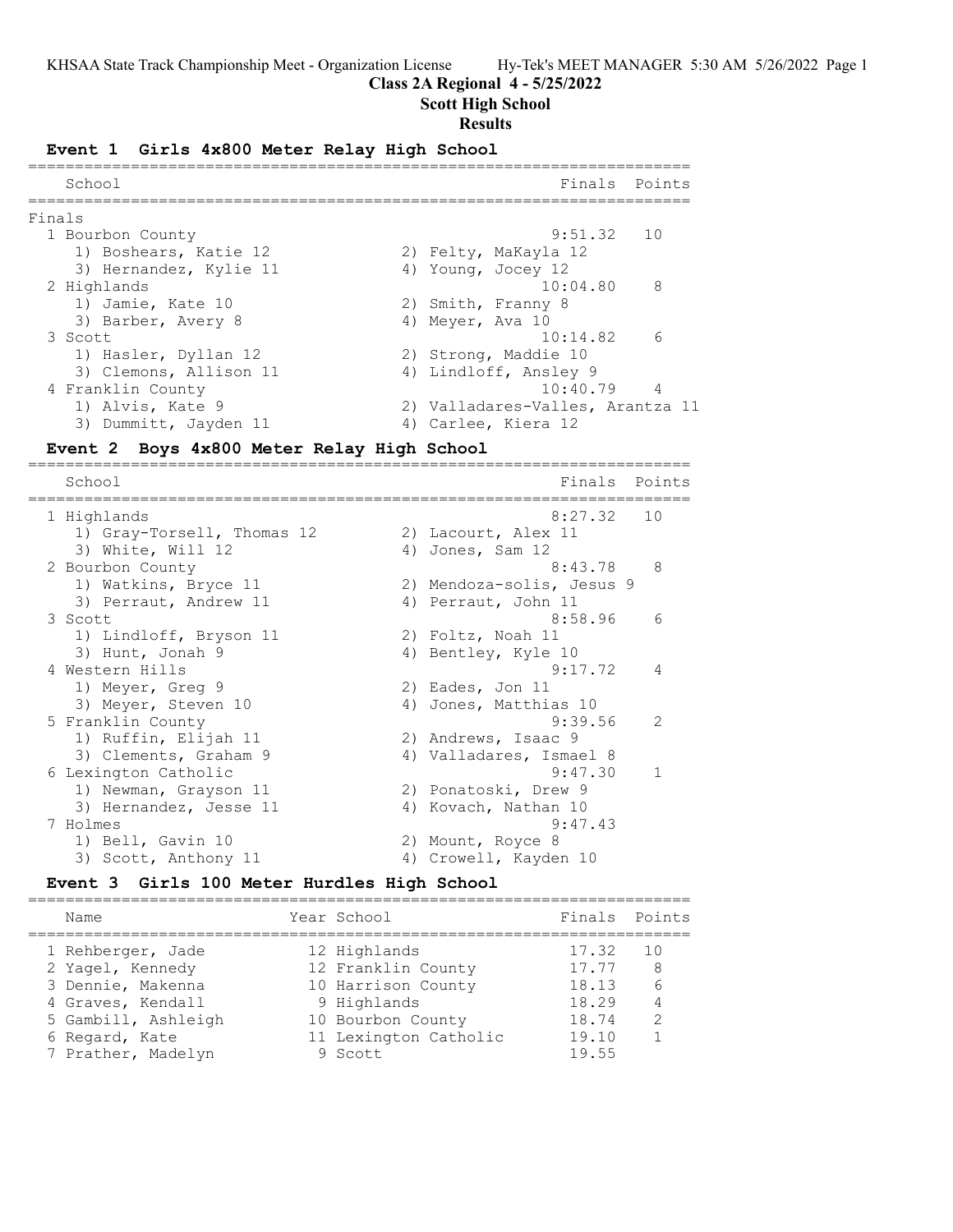# **Class 2A Regional 4 - 5/25/2022**

**Scott High School**

# **Results**

# **Event 4 Boys 110 Meter Hurdles High School**

|  | Name               | Year School        | Finals Points |     |
|--|--------------------|--------------------|---------------|-----|
|  | 1 Nevels, Aiden    | 11 Highlands       | 15.97         | 1 O |
|  | 2 McCauley, Ronan  | 12 Harrison County | 16.42         | - 8 |
|  | 3 Beam, Alex       | 12 Harrison County | 16.88         | 6   |
|  | 4 Andrews, Henry   | 11 Franklin County | 17.48         | 4   |
|  | 5 Mattox, Asher    | 9 Bourbon County   | 18.58         | 2   |
|  | 6 Norsworthy, Ryan | 10 Bourbon County  | 19.02         |     |
|  | 7 woods, Yuraage   | 9 Franklin County  | 19.68         |     |
|  | 8 Rhody, James     | 10 Western Hills   | 20.89         |     |
|  | 9 Griffin, Connor  | 10 Scott           | 21.22         |     |
|  |                    |                    |               |     |

## **Event 5 Girls 100 Meter Dash High School**

==========================================================================

| Name                   | Year School           | Finals |               | H# Points    |
|------------------------|-----------------------|--------|---------------|--------------|
| 1 Kennedy, Shavi       | 12 Franklin County    | 12.40  |               | 2 10         |
| 2 Muller, Madelyn      | 12 Western Hills      | 12.65  | 2             | - 8          |
| 3 Zell, Haley          | 11 Highlands          | 12.78  | 2             | 6            |
| 4 Epps, Antaya         | 11 Holmes             | 12.93  | 2             | 4            |
| 5 Wilson, Bria         | 10 Franklin County    | 13.07  | 2             | 2            |
| 6 Hampton, Mary Maritn | 11 Lexington Catholic | 13.11  | $\mathcal{L}$ | $\mathbf{1}$ |
| 7 Klare, Lacey         | 10 Scott              | 13.30  | $\mathcal{L}$ |              |
| 8 Seitz, Katie         | 11 Lexington Catholic | 13.56  | $\mathcal{L}$ |              |
| 9 Brewer, Emmie        | 12 Highlands          | 13.57  |               |              |
| 10 Felty, Addison      | 8 Bourbon County      | 13.61  | $\mathcal{L}$ |              |
| 11 Estes, Marleigh     | 8 Bourbon County      | 13.81  | $\mathbf{1}$  |              |
| 12 Shaffer, Colleen    | 12 Western Hills      | 14.34  |               |              |
| 13 Turner, Amberly     | 11 Scott              | 15.11  |               |              |
| 14 Burton, Zyia        | 10 Holmes             | 15.67  |               |              |
| 15 Fultz, Emily        | 9 Pendleton County    | 16.64  |               |              |

## **Event 6 Boys 100 Meter Dash High School**

| Name                | Year School           | Finals H# Points |                |               |
|---------------------|-----------------------|------------------|----------------|---------------|
| 1 Welch, Jake       | 12 Highlands          | 11.01            | 2              | 1 O           |
| 2 Campbell, Jaquez  | 11 Bourbon County     | 11.38            | 2              | 8             |
| 3 Cameron, Robert   | 10 Holmes             | 11.60            | 2              | 6             |
| 4 Dedeker, Jake     | 12 Highlands          | 11.61            | 2              |               |
| 5 Hall, Walker      | 11 Lexington Catholic | 11.66            | $\overline{2}$ | $\mathcal{L}$ |
| 6 Hurst, Gavin      | 10 Franklin County    | 11.68            | 2              |               |
| 7 Moody, Josh       | 11 Bourbon County     | 11.68            | 2              |               |
| 8 Commodore, David  | 12 Holmes             | 11.89            | 2              |               |
| 9 Withers, Tyler    | 10 Western Hills      | 11.90            | 2              |               |
| 10 Fuller, Coen     | 12 Pendleton County   | 11.99            |                |               |
| 11 Cravens, Ben     | 11 Lexington Catholic | 12.06            |                |               |
| 12 Zink, Jaxson     | 9 Harrison County     | 12.10            |                |               |
| 13 Graves, Garrison | 10 Western Hills      | 12.52            |                |               |
| 14 Smith, Will      | 10 Scott              | 12.62            |                |               |
| 15 howard, jack     | 9 Harrison County     | 12.74            |                |               |
| 16 Taylor, Aiden    | 10 Scott              | 12.86            |                |               |
|                     |                       |                  |                |               |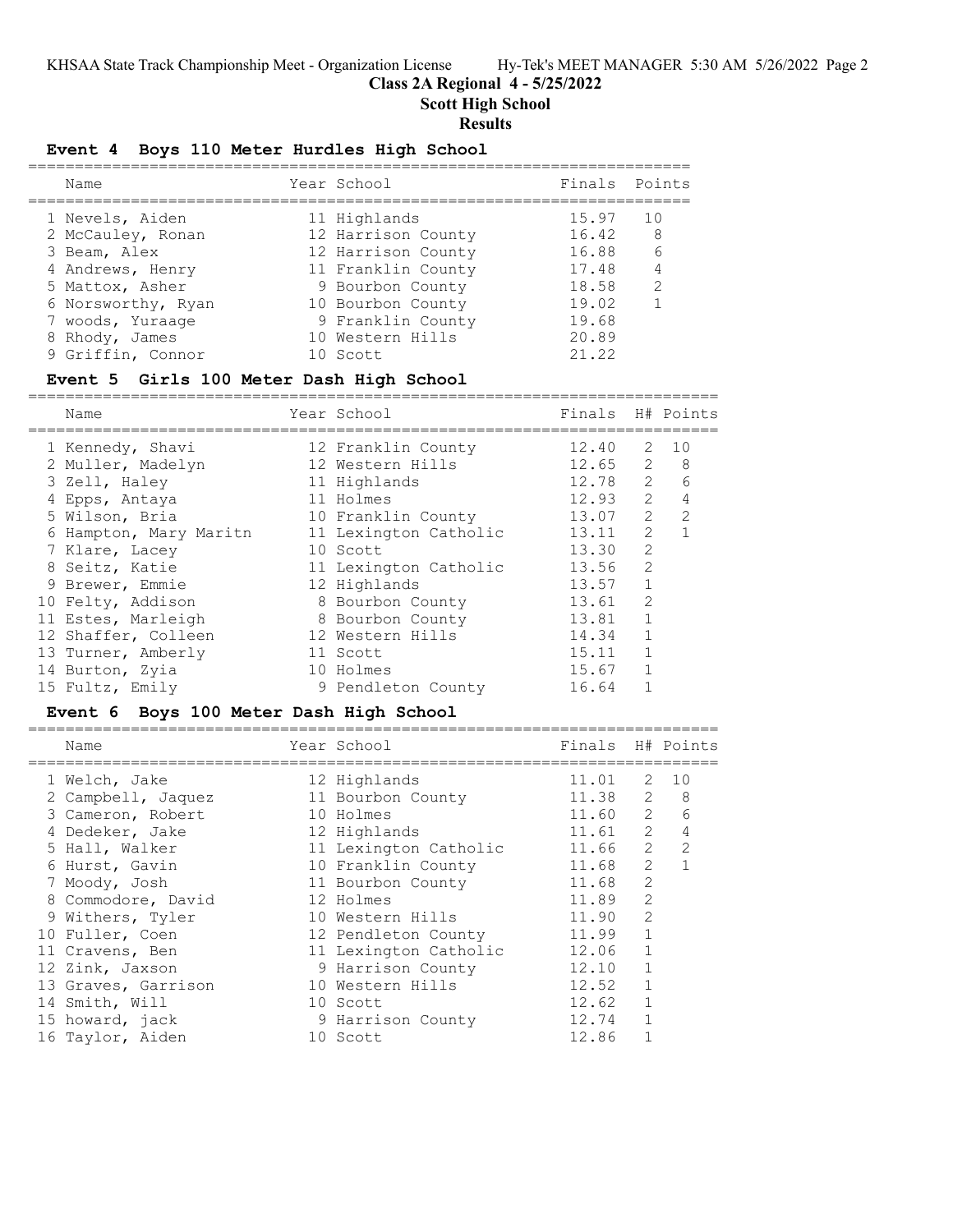## **Class 2A Regional 4 - 5/25/2022**

# **Scott High School**

# **Results**

## **Event 7 Girls 4x200 Meter Relay High School**

| School                     | Finals                 | Points         |
|----------------------------|------------------------|----------------|
| 1 Bourbon County           | 1:47.22                | 10             |
| 1) Young, Tori 12          | 2) Wilson, Jennifer 12 |                |
| 3) Felty, MaKayla 12       | 4) Felty, Addison 8    |                |
| 2 Franklin County          | 1:48.43                | 8              |
| 1) Kennedy, Shavi 12       | 2) Dummitt, Jayden 11  |                |
| 3) Sanford, Avery 12       | 4) Boateng, Deloris 10 |                |
| 3 Highlands                | 1:48.78                | 6              |
| 1) Smith, Laney 10         | 2) Zell, Haley 11      |                |
| 3) Broering, Faith 12      | 4) Thurnauer, Sarah 12 |                |
| 4 Lexington Catholic       | 1:52.13                | $\overline{4}$ |
| 1) Hampton, Mary Maritn 11 | 2) Seitz, Katie 11     |                |
| 3) Opalka, Sophee 11       | 4) Monohan, Amelia 11  |                |
| 5 Scott                    | 1:54.69                | $\mathcal{L}$  |
| 1) Ponder, Autumn 11       | 2) Puthoff, Josie 9    |                |
| 3) Burgan, Olivia 9        | 4) Klare, Lacey 10     |                |
| 6 Holmes                   | 2:07.70                |                |
| 1) Johnson, Ja Nia 10      | 2) Burton, Zyia 10     |                |
| 3) Rodas, Lorena 7         | 4) Epps, Antaya 11     |                |

### **Event 8 Boys 4x200 Meter Relay High School**

======================================================================= School **Finals** Points ======================================================================= 1 Holmes 1:31.76 10 1) White, Mayne 10 2) Cameron, Robert 10 3) Commodore, David 12 (4) Hill, Curtez 11 2 Highlands 1:33.62 8 1) Nevels, Aiden 11 2) Matteolli, Mateo 10 3) Welch, Nate 10 4) Dedeker, Jake 12 3 Lexington Catholic 1:34.15 6 1) Hall, Walker 11 2) McCraith, Ryder 11 3) Henderson, Xavier 12 (4) Cravens, Ben 11 4 Franklin County 1:36.09 4 1) Anderson, Greg 11 2) Muhammad, Shakur 11 3) Smith, Emanuel 11 4) Hurst, Gavin 10 5 Bourbon County 1:36.86 2 1) Moody, Josh 11 2) Ezell, Jacob 8 3) Ezell, Miles 11 (4) Perraut, John 11 6 Harrison County 1:41.94 1 1) Zink, Jaxson 9 2) conway, Taylor 10 3) howard, jack 9 1980 1991 1992 1994 Herrington, Jackson 8 7 Scott 1:43.65 1) Renner, Noah 10 2) Smith, Will 10 3) Taylor, Aiden 10 (4) Foltz, Noah 11 8 Pendleton County 2016 1:56.17 1) Espelage, Kaden 7 (2) 2) Luton, Gabe 7 3) Mitchell, Tristan 7 (4) Redden, AJ 8

# **Event 9 Girls 1600 Meter Run High School**

| Name                | Year School          | Finals Points |  |
|---------------------|----------------------|---------------|--|
|                     |                      |               |  |
| 1 Beiting, Caroline | 9 Lexington Catholic | $5:09.13$ 10  |  |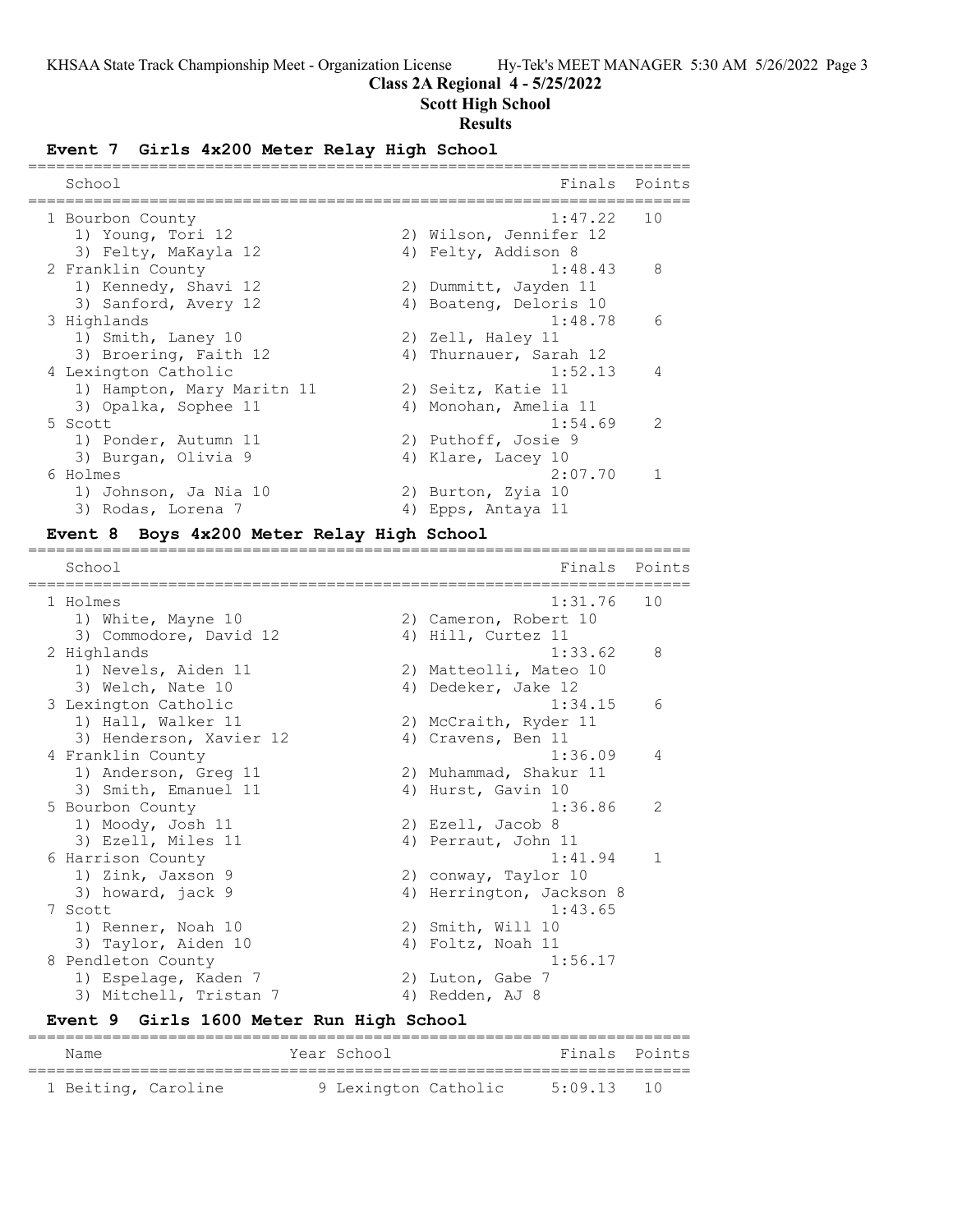# **Class 2A Regional 4 - 5/25/2022**

**Scott High School**

### **Results**

## **....Event 9 Girls 1600 Meter Run High School**

| 2 Simpson, Bethany         | 10 Bourbon County    | 5:14.09 | -8 |
|----------------------------|----------------------|---------|----|
| 3 Hernandez, Kylie         | 11 Bourbon County    | 5:16.92 | 6  |
| 4 Hasler, Dyllan           | 12 Scott             | 5:30.84 | 4  |
| 5 Bryant, Joanna           | 8 Lexington Catholic | 5:37.08 | 2  |
| 6 Campbell, Emma           | 12 Western Hills     | 5:41.36 | 1  |
| 7 Houlihan, Sydney         | 8 Highlands          | 6:12.99 |    |
| 8 Gillis, Riley            | 12 Franklin County   | 6:17.82 |    |
| 9 Valladares-Valles, Arant | 11 Franklin County   | 6:21.12 |    |
| 10 Zengel, Liza            | 7 Highlands          | 6:27.14 |    |
| 11 Simpson, Sophia         | 7 Harrison County    | 6:50.13 |    |
| -- Hunt, Madison           | 8 Harrison County    | DNF     |    |

### **Event 10 Boys 1600 Meter Run High School**

======================================================================= Name Year School Finals Points ======================================================================= 1 Reinhart, John 10 Lexington Catholic 4:39.51 10 2 Mendoza-solis, Jesus 9 Bourbon County 4:43.92 8 3 Jones, Sam 12 Highlands 4:48.49 6 4 McKenzie, Ezra 10 Highlands 4:48.83 4 5 Watkins, Bryce 11 Bourbon County 5:07.21 2 6 McCullough, Reeves 8 Lexington Catholic 5:07.43 1 7 Andrews, Isaac 9 Franklin County 5:19.82 8 Stewart, Evan 10 Pendleton County 5:23.00 9 Robinson, Elijah 10 Scott 5:25.27 10 Hodge, Sam 9 Pendleton County 5:26.43 11 Meyer, Steven 10 Western Hills 5:28.57 12 Valladares, Ismael 8 Franklin County 5:31.74 13 Berry, Carson and 11 Scott 5:36.85 14 Goodpaster, Nathan 12 Western Hills 5:46.33

### **Event 11 Girls 4x100 Meter Relay High School**

======================================================================= School **Finals Points** ======================================================================= 1 Franklin County 50.25 10 1) Miley, TaZyriah 9 2) Wilson, Bria 10 3) Boateng, Deloris 10 (4) Kennedy, Shavi 12 2 Highlands 52.22 8 1) Brewer, Emmie 12 2) Thurnauer, Sarah 12 3) Gwisdalla, Ava 7 1988 1998 1999, Ava 7 1999 10 4) Broering, Faith 12 3 Bourbon County 52.93 6 1) Felty, Addison 8 2) Felty, MaKayla 12 3) Scott, Sarah 8 4) Estes, Marleigh 8 4 Scott 34.04 4 1) Ponder, Autumn 11 2) Puthoff, Josie 9 3) Burgan, Olivia 9 4) Klare, Lacey 10 5 Holmes 54.47 2 1) Johnson, Ja Nia 10  $\hskip10mm$  2) Burton, Zyia 10 3) Rodas, Lorena 7 (4) Epps, Antaya 11 6 Pendleton County 1:09.06 1 1) McIlvain, Jerrie 8 2) Fultz, Emily 9 3) Wooten, Abby 8 4) McIlvain, Jayla 9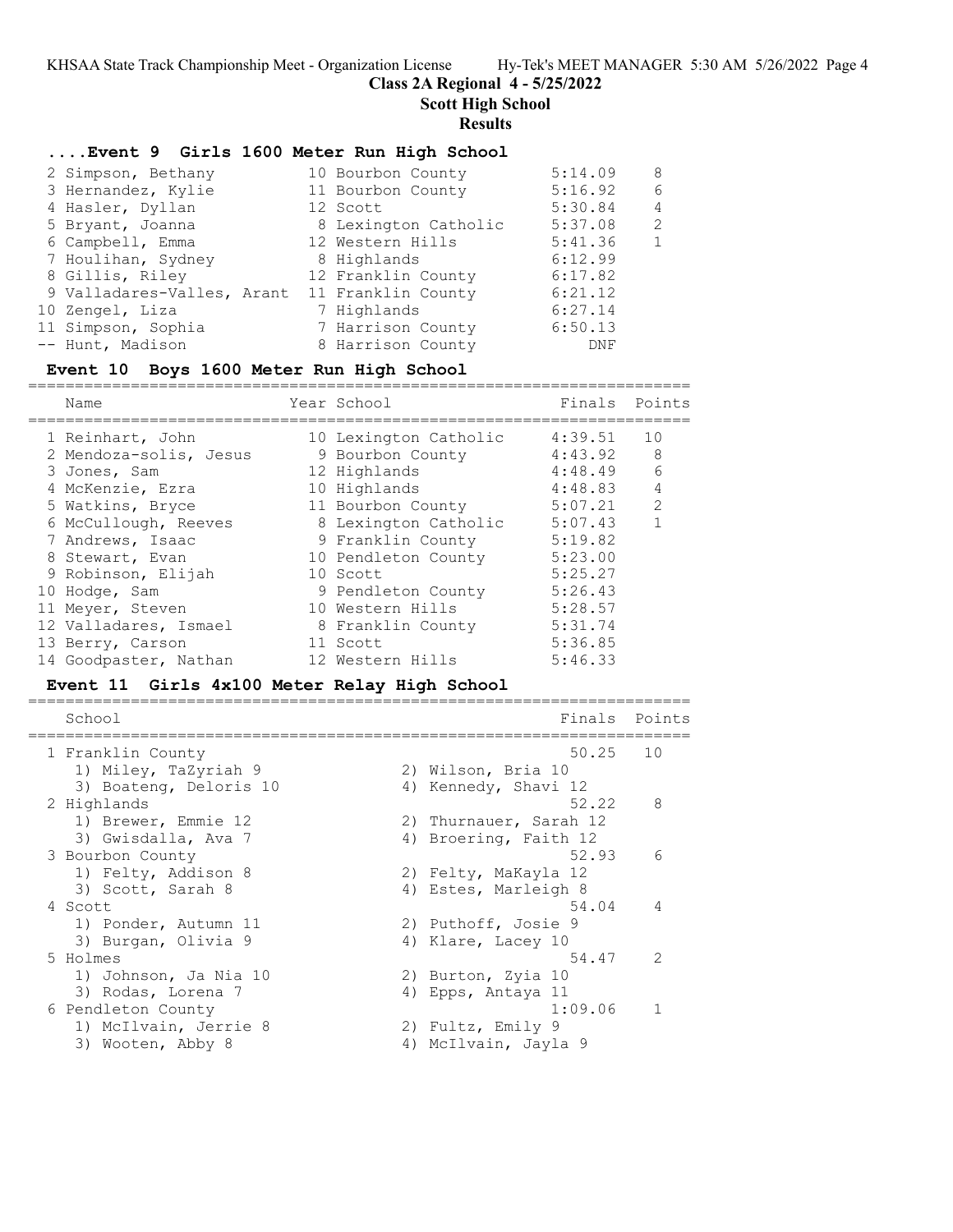==========================================================================

# **Class 2A Regional 4 - 5/25/2022**

## **Scott High School**

## **Results**

## **Event 12 Boys 4x100 Meter Relay High School**

| School                  | Finals                 | Points         |
|-------------------------|------------------------|----------------|
| 1 Holmes                | 44.31                  | 10             |
| 1) Cameron, Robert 10   | 2) White, Mayne 10     |                |
| 3) Commodore, David 12  | 4) Hill, Curtez 11     |                |
| 2 Highlands             | 44.85                  | 8              |
| 1) Nevels, Aiden 11     | 2) Matteolli, Mateo 10 |                |
| 3) Welch, Nate 10       | 4) Dedeker, Jake 12    |                |
| 3 Bourbon County        | 45.32                  | 6              |
| 1) Campbell, Jaquez 11  | 2) Ezell, Jacob 8      |                |
| 3) Ezell, Miles 11      | 4) Moody, Josh 11      |                |
| 4 Harrison County       | 46.87                  | $\overline{4}$ |
| 1) White, Jocobie 12    | 2) Zink, Jaxson 9      |                |
| 3) tumey, tanner 9      | 4) Beam, Alex 12       |                |
| 5 Scott                 | 46.88                  | $\mathcal{P}$  |
| 1) Carlin, David 11     | 2) Griffin, Connor 10  |                |
| 3) Robinson, Timothy 10 | 4) Lindloff, Bryson 11 |                |

#### **Event 13 Girls 400 Meter Dash High School**

========================================================================== Year School Finals H# Points ========================================================================== 1 Young, Tori 12 Bourbon County 59.49 2 10 2 Jamie, Kate 10 Highlands 1:00.13 2 8 3 Wilson, Jennifer 12 Bourbon County 1:01.40 2 6 4 Opalka, Sophee 11 Lexington Catholic 1:04.47 2 4 5 Lennon, Kelly 9 Lexington Catholic 1:04.67 2 2 6 Alvis, Kate 9 Franklin County 1:04.91 2 1 7 Fausz, Kate 9 Highlands 1:06.57 1 8 Harrod, Emily 12 Western Hills 1:09.97 2 9 Warren, Calliope 10 Pendleton County 1:10.85 2 10 Shaffer, Colleen 12 Western Hills 1:14.18 1 11 Mechlin, Kennedy 10 Scott 1:20.30 1 12 Hirsh, Samantha 10 Scott 1:22.04 1

# **Event 14 Boys 400 Meter Dash High School**

| Name                 | Year School           | Finals H# Points |                |             |
|----------------------|-----------------------|------------------|----------------|-------------|
| 1 Welch, Jake        | 12 Highlands          | 50.08            | $\overline{2}$ | 1 O         |
| 2 Harris, Richard    | 12 Harrison County    | 50.91            |                | $2 \quad 8$ |
| 3 Foster, Hunter     | 11 Lexington Catholic | 51.06            | $\overline{2}$ | 6           |
| 4 Lacourt, Alex      | 11 Highlands          | 53.27            | 2              | 4           |
| 5 Roth, Teaque       | 11 Lexington Catholic | 53.54            | 2              | 2           |
| 6 Anderson, Greg     | 11 Franklin County    | 54.14            | $\mathcal{L}$  |             |
| 7 Muhammad, Shakur   | 11 Franklin County    | 54.89            | 2              |             |
| 8 Starks, Navier     | 12 Western Hills      | 55.18            | 2              |             |
| 9 Lindloff, Bryson   | 11 Scott              | 55.53            | 2              |             |
| 10 conway, Taylor    | 10 Harrison County    | 55.58            | $\mathbf{1}$   |             |
| 11 Perraut, John     | 11 Bourbon County     | 56.82            | $\mathbf{1}$   |             |
| 12 Taylor, Aiden     | 10 Scott              | 1:00.12          | $\mathbf{1}$   |             |
| 13 Bell, Gavin       | 10 Holmes             | 1:02.45          | $\mathbf{1}$   |             |
| 14 Redden, AJ        | 8 Pendleton County    | 1:07.83          | $\mathbf{1}$   |             |
| 15 Mitchell, Tristan | 7 Pendleton County    | 1:08.04          | $\mathbf{1}$   |             |
| 16 Burton, Josiah    | 11 Holmes             | 1:14.52          |                |             |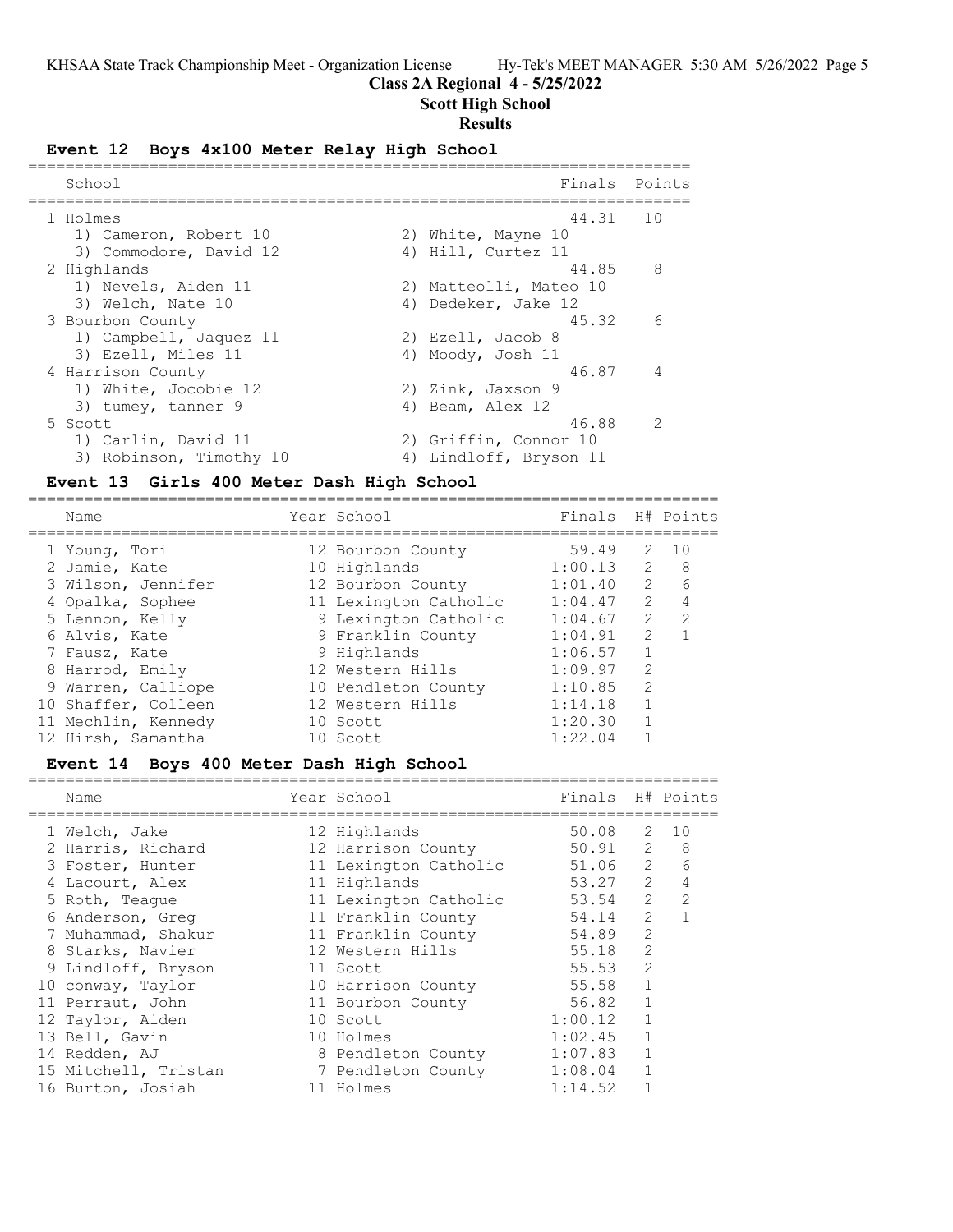# **Class 2A Regional 4 - 5/25/2022**

**Scott High School**

# **Results**

# **Event 15 Girls 300 Meter Hurdles High School**

| Name               | Year School        | Finals Points |     |
|--------------------|--------------------|---------------|-----|
| 1 Simpson, Bethany | 10 Bourbon County  | 48.49         | 1 O |
| 2 Rehberger, Jade  | 12 Highlands       | 51.08         | -8  |
| 3 Dennie, Makenna  | 10 Harrison County | 52.30         | 6   |
| 4 Puthoff, Josie   | 9 Scott            | 54.24         | 4   |
| 5 Lindloff, Ansley | 9 Scott            | 56.49         | 2   |
| 6 Hernandez, Ava   | 8 Bourbon County   | 59.18         |     |

# **Event 16 Boys 300 Meter Hurdles High School**

| Name                | Year School           | Finals H# Points |               |                  |
|---------------------|-----------------------|------------------|---------------|------------------|
| 1 Henderson, Xavier | 12 Lexington Catholic | 41.17            |               | 2 10             |
| 2 Nevels, Aiden     | 11 Highlands          | 41.63            |               | 2 8              |
| 3 Beam, Alex        | 12 Harrison County    | 41.90            |               | $2^{\circ}$<br>6 |
| 4 Finley, Andrew    | 12 Lexington Catholic | 42.44            | $\mathcal{P}$ |                  |
| 5 Mattox, Asher     | 9 Bourbon County      | 43.49            | $\mathcal{L}$ | $\mathcal{P}$    |
| 6 tumey, tanner     | 9 Harrison County     | 46.43            | 2             |                  |
| 7 Norsworthy, Ryan  | 10 Bourbon County     | 47.78            | $\mathcal{L}$ |                  |
| 8 Hunt, Jonah       | 9 Scott               | 47.81            | $\mathcal{P}$ |                  |
| 9 Rhody, James      | 10 Western Hills      | 48 75            |               |                  |
|                     |                       |                  |               |                  |

=======================================================================

# **Event 17 Girls 800 Meter Run High School**

| Name                | Year School           | Finals Points |                |
|---------------------|-----------------------|---------------|----------------|
| 1 Beiting, Caroline | 9 Lexington Catholic  | 2:17.56       | 10             |
| 2 Monohan, Amelia   | 11 Lexington Catholic | 2:18.48       | 8              |
| 3 Hernandez, Kylie  | 11 Bourbon County     | 2:21.95       | 6              |
| 4 Campbell, Emma    | 12 Western Hills      | 2:26.04       | $\overline{4}$ |
| 5 Boshears, Katie   | 12 Bourbon County     | 2:26.59       | 2              |
| 6 Smith, Franny     | 8 Highlands           | 2:33.60       |                |
| 7 Hyder, Renee      | 11 Highlands          | 2:36.50       |                |
| 8 Carlee, Kiera     | 12 Franklin County    | 2:40.73       |                |
| 9 Gillis, Riley     | 12 Franklin County    | 2:48.35       |                |
| 10 Stratman, Ellie  | 10 Scott              | 2:49.44       |                |
| 11 Neal, Lorin      | 10 Scott              | 2:56.51       |                |
| 12 Simpson, Sophia  | 7 Harrison County     | 3:01.31       |                |
| 13 Ramsey, Samantha | 9 Western Hills       | 3:07.38       |                |

# **Event 18 Boys 800 Meter Run High School**

=======================================================================

| Name                      |  |                                                                                                                                                                                                               |                |
|---------------------------|--|---------------------------------------------------------------------------------------------------------------------------------------------------------------------------------------------------------------|----------------|
| 1 Gray-Torsell, Thomas    |  | 2:00.07                                                                                                                                                                                                       | 10             |
| 2 Mendoza-solis, Jesus    |  | 2:01.86                                                                                                                                                                                                       | 8              |
| 3 Jones, Matthias         |  | 2:03.80                                                                                                                                                                                                       | 6              |
| 4 White, Will             |  | 2:04.40                                                                                                                                                                                                       | $\overline{4}$ |
| 5 Lindloff, Bryson        |  | 2:05.22                                                                                                                                                                                                       | $\mathcal{L}$  |
| 6 Reinhart, John          |  | 2:06.86                                                                                                                                                                                                       |                |
| 7 Henderson, Matthew      |  | 2:10.03                                                                                                                                                                                                       |                |
| 8 Meyer, Greg             |  | 2:19.61                                                                                                                                                                                                       |                |
| 9 Clements, Graham        |  | 2:19.68                                                                                                                                                                                                       |                |
| 10 Perraut, Stephen Bryce |  | 2:22.19                                                                                                                                                                                                       |                |
|                           |  | Year School<br>12 Highlands<br>9 Bourbon County<br>10 Western Hills<br>12 Highlands<br>11 Scott<br>10 Lexington Catholic<br>11 Lexington Catholic<br>9 Western Hills<br>9 Franklin County<br>7 Bourbon County | Finals Points  |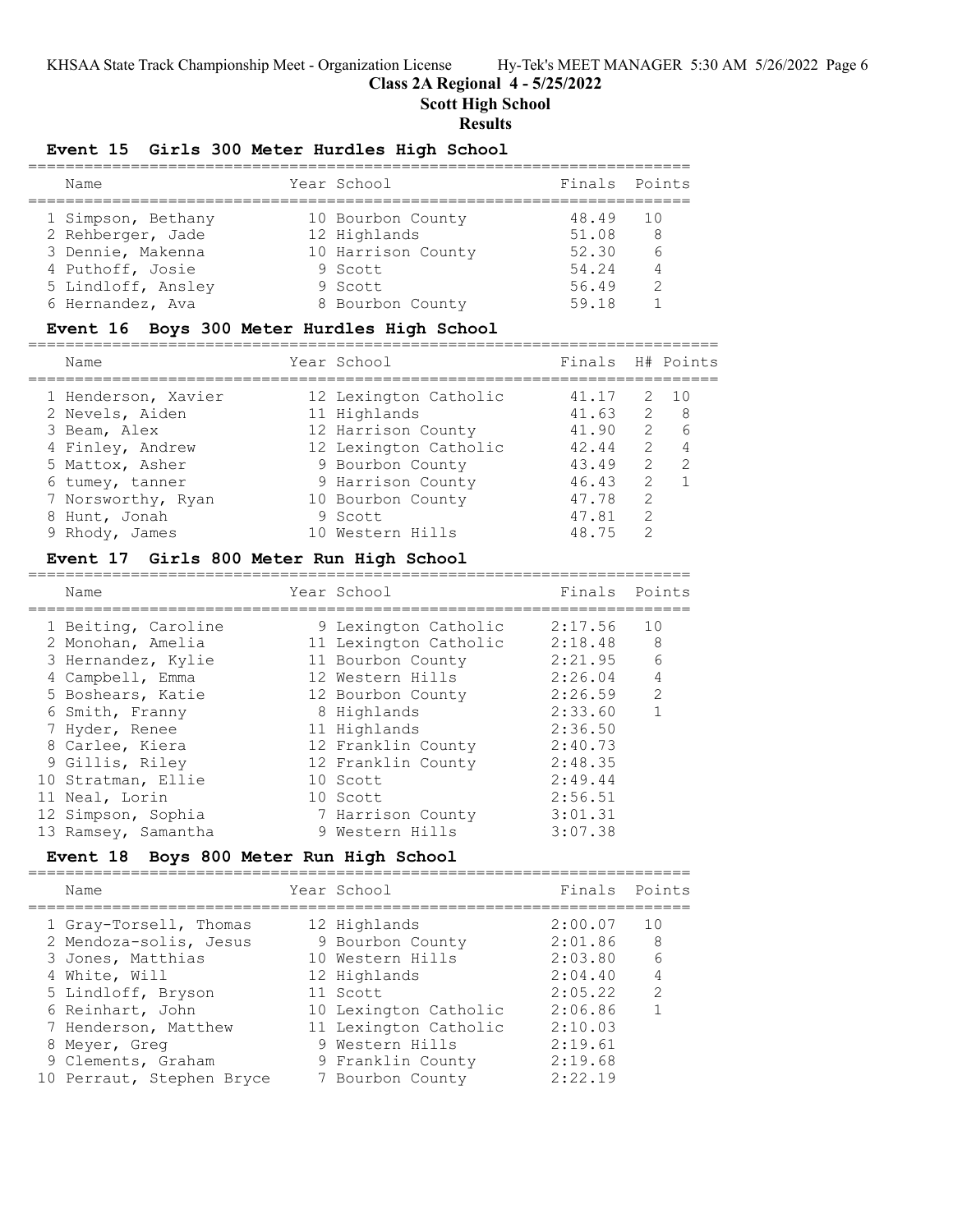# **Class 2A Regional 4 - 5/25/2022**

**Scott High School**

#### **Results**

## **....Event 18 Boys 800 Meter Run High School**

| 11 Mount, Royce     | 8 Holmes           | 2:26.43 |
|---------------------|--------------------|---------|
| 12 Huelsman, Austin | 10 Scott           | 2:28.61 |
| 13 Espelage, Kaden  | 7 Pendleton County | 2:53.62 |

### **Event 19 Girls 200 Meter Dash High School**

========================================================================== Name The School Chamber of Team Mannership Mannership Mannership Mannership Mannership Mannership Mannership Ma ========================================================================== 1 Kennedy, Shavi 12 Franklin County 25.41 2 10 2 Muller, Madelyn 12 Western Hills 26.39 2 8 3 Wilson, Jennifer 12 Bourbon County 26.77 2 6 4 Hampton, Mary Maritn 11 Lexington Catholic 26.89 2 4 5 Epps, Antaya 11 Holmes 27.04 2 2 6 Klare, Lacey 10 Scott 27.14 2 1 7 Thurnauer, Sarah 12 Highlands 27.55 1 8 Felty, Addison 8 Bourbon County 27.90 1 9 Johnson, Ja Nia 10 Holmes 28.23 2 10 Seitz, Katie 11 Lexington Catholic 28.43 2

| 11 Wilson, Bria          | 10 Franklin County | 28.54 | $\sim$ 2 |
|--------------------------|--------------------|-------|----------|
| 12 DeSola, Molly         | 10 Highlands       | 28.63 |          |
| 13 Shaffer, Colleen      | 12 Western Hills   | 30.18 |          |
| 14 Sarakatsannis, Analei | 9 Scott            | 31.19 |          |
| 15 Fultz, Emily          | 9 Pendleton County | 35.05 |          |

## **Event 20 Boys 200 Meter Dash High School**

==========================================================================

| Name                | Year School           | Finals      |               | H# Points    |
|---------------------|-----------------------|-------------|---------------|--------------|
| 1 Welch, Jake       | 12 Highlands          | 22.06       |               | $2 \quad 10$ |
| 2 Harris, Richard   | 12 Harrison County    | $22.89$ 2 8 |               |              |
| 3 Henderson, Xavier | 12 Lexington Catholic | $22.99$ 2   |               | 6            |
| 4 Dedeker, Jake     | 12 Highlands          | 23.00       | $\mathcal{L}$ | 4            |
| 5 Moody, Josh       | 11 Bourbon County     | 23.42       | 2             | 2            |
| 6 Hall, Walker      | 11 Lexington Catholic | 23.57       | 2             |              |
| 7 Commodore, David  | 12 Holmes             | 23.87       | $\mathcal{L}$ |              |
| 8 Smith, Emanuel    | 11 Franklin County    | 24.07       | $\mathbf{1}$  |              |
| 9 Cameron, Robert   | 10 Holmes             | 24.12       | 2             |              |
| 10 Withers, Tyler   | 10 Western Hills      | 24.54       | $\mathcal{L}$ |              |
| 11 woods, Yuraage   | 9 Franklin County     | 24.84       | $\mathbf{1}$  |              |
| 12 Perraut, Andrew  | 11 Bourbon County     | 25.97       | $\mathbf{1}$  |              |
| 13 Graves, Garrison | 10 Western Hills      | 26.07       | $\mathbf{1}$  |              |
| 14 Hegge, Noah      | 9 Scott               | 27.83       | 1             |              |
| 15 Luton, Gabe      | 7 Pendleton County    | 28.18       |               |              |
|                     |                       |             |               |              |

### **Event 21 Girls 3200 Meter Run High School**

| Name                                                    | Year School                                          | Finals Points                    |                               |
|---------------------------------------------------------|------------------------------------------------------|----------------------------------|-------------------------------|
| 1 Strong, Maddie<br>2 Simpson, Bethany                  | 10 Scott<br>10 Bourbon County                        | 11:42.70<br>11:52.44             | $\overline{10}$<br>- 8        |
| 3 Conklin, Cate<br>4 Brumer, Eden                       | 10 Lexington Catholic<br>11 Highlands                | 12:00.65<br>12:36.77             | 6<br>$\overline{4}$           |
| 5 Campbell, Emma<br>6 Hunt, Madison<br>7 Brown, Rosalyn | 12 Western Hills<br>8 Harrison County<br>8 Highlands | 12:40.57<br>12:53.37<br>13:01.34 | $\mathcal{P}$<br>$\mathbf{1}$ |
|                                                         |                                                      |                                  |                               |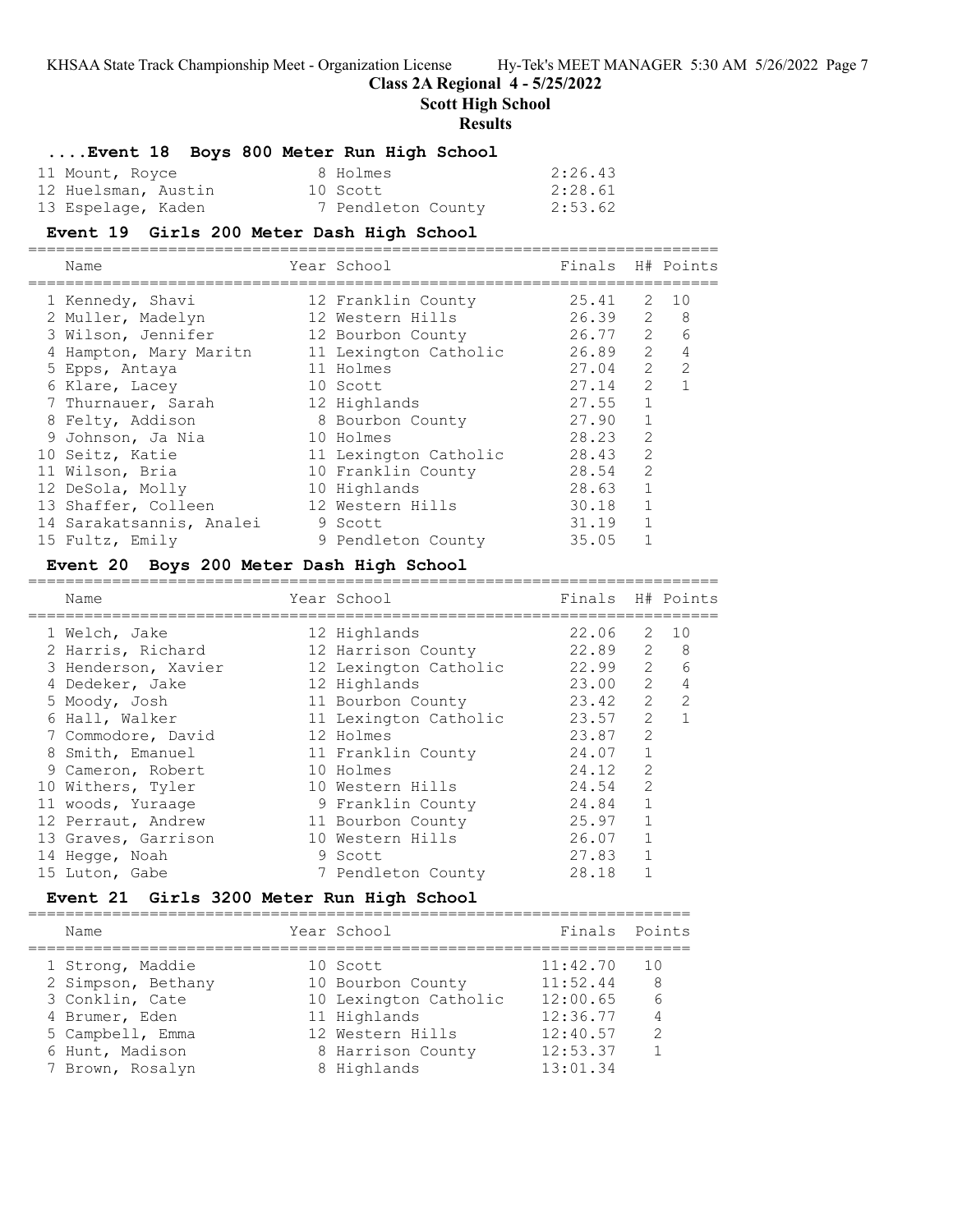# **Class 2A Regional 4 - 5/25/2022**

=======================================================================

**Scott High School**

**Results**

# **....Event 21 Girls 3200 Meter Run High School**

| 8 Adair, Emmy Kay   | 12 Lexington Catholic | 13:11.09 |
|---------------------|-----------------------|----------|
| 9 McKinzie, Macey   | 8 Bourbon County      | 14:16.46 |
| 10 Clemons, Allison | 11 Scott              | 14:29.15 |

### **Event 22 Boys 3200 Meter Run High School**

| Name                     | Year School           | Finals   | Points         |
|--------------------------|-----------------------|----------|----------------|
| 1 Robertson, Malcolm     | 10 Highlands          | 10:04.89 | 10             |
| 2 Eades, Jon             | 11 Western Hills      | 10:12.21 | 8              |
| 3 Reinhart, David        | 12 Lexington Catholic | 10:19.35 | 6              |
| 4 Robertson, Alexander   | 10 Highlands          | 11:05.32 | $\overline{4}$ |
| 5 Watkins, Bryce         | 11 Bourbon County     | 11:16.92 | $\mathcal{L}$  |
| 6 Stewart, Evan          | 10 Pendleton County   | 11:54.83 |                |
| 7 Perraut, Stephen Bryce | 7 Bourbon County      | 12:06.35 |                |
| 8 Scott, Anthony         | 11 Holmes             | 12:11.03 |                |
| 9 Hodge, Sam             | 9 Pendleton County    | 12:23.16 |                |
| 10 Bass, Brenden         | 9 Western Hills       | 12:34.21 |                |
| 11 Garcia, Noah          | 7 Harrison County     | 12:37.73 |                |
| 12 Drummond, Josh        | 10 Lexington Catholic | 12:38.05 |                |
| 13 Sowders, Isaiah       | 9 Franklin County     | 13:05.05 |                |
| 14 Roberts, Christian    | 9 Franklin County     | 13:08.53 |                |

=======================================================================

## **Event 23 Girls 4x400 Meter Relay High School**

School **Finals** Points **Points** Points **Points** Points **Points** Points **Points** Points **Points** Points **Points Points Points Points Points Points Points Points Points Points Points Points Points P** ======================================================================= 1 Bourbon County 4:04.61 10 1) Hernandez, Kylie 11 2) Felty, MaKayla 12 3) Wilson, Jennifer 12 4) Young, Tori 12 2 Lexington Catholic 4:10.54 8 1) Monohan, Amelia 11 120 20 Bryant, Joanna 8 3) Opalka, Sophee 11 (4) Lennon, Kelly 9 3 Highlands 4:13.18 6 1) Broering, Faith 12 (2) Jamie, Kate 10 3) Smith, Laney 10 (4) Fausz, Kate 9 4 Franklin County 4:22.67 4 1) Miley, TaZyriah 9 2) Hill, Hailey 9 3) Boateng, Deloris 10 (4) Alvis, Kate 9 5 Scott 4:25.18 2 1) Puthoff, Josie 9 2) Hasler, Dyllan 12 3) Burgan, Olivia 9 4) Lindloff, Ansley 9 6 Western Hills 4:53.82 1 1) Campbell, Emma 12 2) Harrod, Emily 12 3) Muller, Madelyn 12 1944 (4) Lodmell, Sarah 11

## **Event 24 Boys 4x400 Meter Relay High School**

| School                                       | Finals Points                   |   |
|----------------------------------------------|---------------------------------|---|
| 1 Highlands<br>1) Gray-Torsell, Thomas 12    | $3:30.23$ 10<br>2) Hack, Ben 10 |   |
| 3) Lacourt, Alex 11                          | 4) Welch, Jake 12               |   |
| 2 Lexington Catholic<br>1) Finley, Andrew 12 | 3:32.38<br>2) Roth, Teaque 11   | 8 |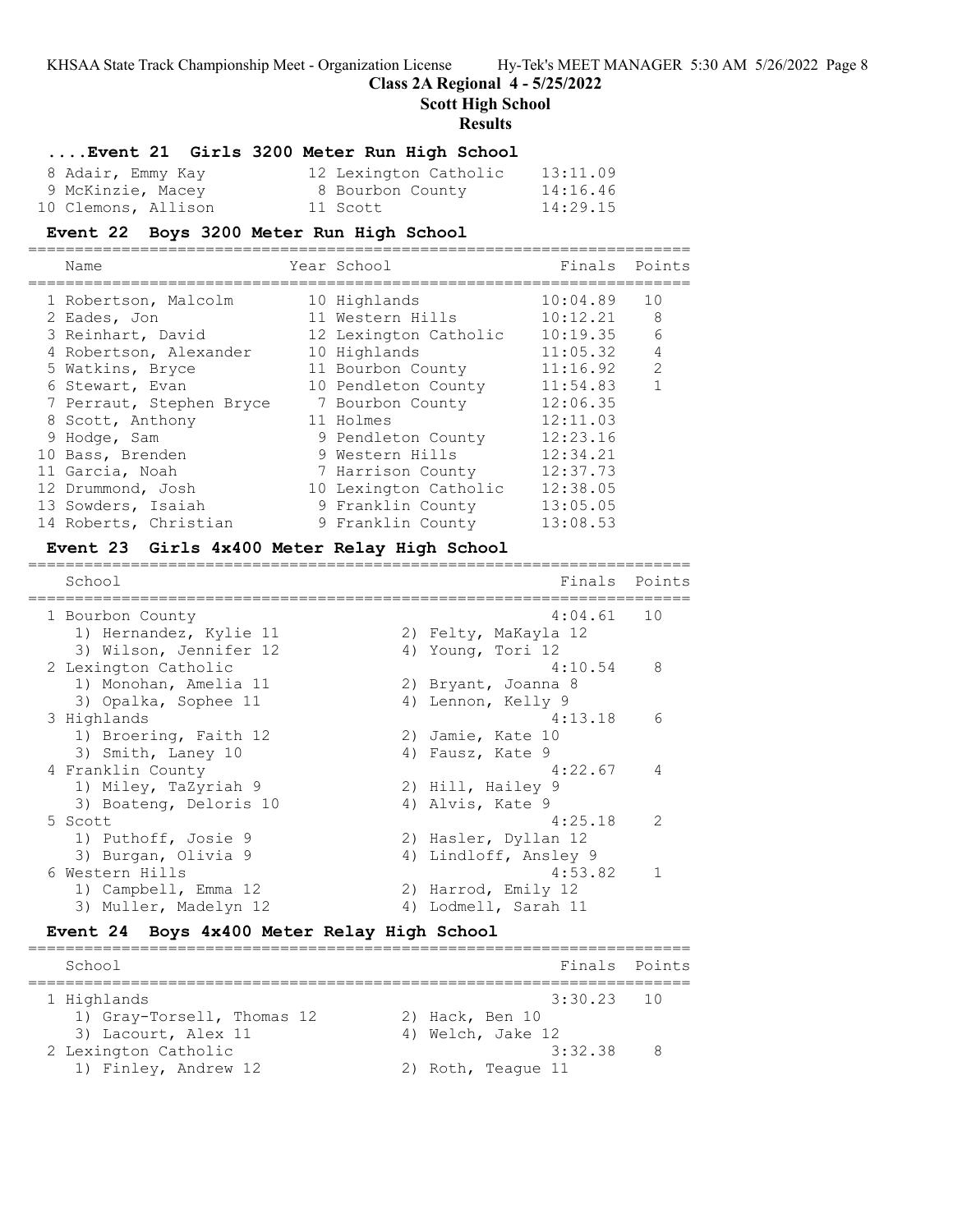# **Class 2A Regional 4 - 5/25/2022**

**Scott High School**

### **Results**

# **....Event 24 Boys 4x400 Meter Relay High School**

| 3) Foster, Hunter 11    | 4) Henderson, Xavier 12   |                |
|-------------------------|---------------------------|----------------|
| 3 Bourbon County        | 3:36.66                   | - 6            |
| 1) Perraut, John 11     | 2) Perraut, Andrew 11     |                |
| 3) Mattox, Asher 9      | 4) Mendoza-solis, Jesus 9 |                |
| 4 Harrison County       | 3:38.78                   | $\overline{4}$ |
| 1) Beam, Alex 12        | 2) Harris, Richard 12     |                |
| 3) McCauley, Ronan 12   | 4) conway, Taylor 10      |                |
| 5 Franklin County       | 3:44.01                   | $\overline{2}$ |
| 1) Richardson, Carter 8 | 2) Smith, Emanuel 11      |                |
| 3) Muhammad, Shakur 11  | 4) Anderson, Greg 11      |                |
| 6 Western Hills         | 3:51.25                   | $\mathbf{1}$   |
| 1) Starks, Navier 12    | 2) Goodpaster, Nathan 12  |                |
| 3) Jones, Matthias 10   | 4) Meyer, Greg 9          |                |
| 7 Scott                 | 3:57.44                   |                |
| 1) Foltz, Noah 11       | 2) Hunt, Jonah 9          |                |
| 3) Huelsman, Austin 10  | 4) Bentley, Kyle 10       |                |
|                         |                           |                |

# **Event 43 Mixed 2x50 Meter Relay Unified**

=================================================================== School Finals H# =================================================================== 1 Western Hills 14.63 1 1) Hammond, Morgan 12 (2) Carter, Aiden 12 2 Scott 'D' 17.08 1 1) Heming, TJ 12 2) Beil, Elaina 11 3 Highlands 17.09 2 1) Schickler, Jacob 12 (2) Wiggins, Vance 11 4 Pendleton County 17.70 2 1) Kerns, Aidan 12 2) Stewart, Evan 10 5 Highlands 'B' 18.13 2 1) Vieth, Carson 9 2) Rhea, Katie 12 6 Scott 'C' 19.20 1 1) Goetz, Donovan 9 2) Howell, Riley 9 7 Holmes 23.35 1 1) Ellis, Chris 7 2) Burton, Josiah 11<br>8 Scott 'E' 24.50 8 Scott 'E' 24.50 2 1) Hampton, Hannah 11 2) Chastang, Maggie 12 9 Scott 26.77 1 1) Walden, Tanner 12 19 2) Morman, Laine 11 10 Highlands 'C' 29.93 2<br>1) Sandlin, Abby 12 2) Stepner, Addy 9 1) Sandlin, Abby 12

### **Event 44 Mixed 4x100 Meter Shuttle Hurdle Unified**

================================================================ School Finals ================================================================ 1 Scott 'B' 1:04.89 1) Chastang, Maggie 12 (2) Heming, TJ 12 3) Beil, Elaina 11 4) Jackson, Jeremiah 11 2 Highlands 1:09.35 1) Rhea, Katie 12 2) Vieth, Carson 9 3) Wiggins, Vance 11 4) Schickler, Jacob 12 3 Scott 1:15.20 1) Howell, Riley 9 2) Barber, Dazya 12 3) Hamilton, Jake 12 (4) Goetz, Donovan 9